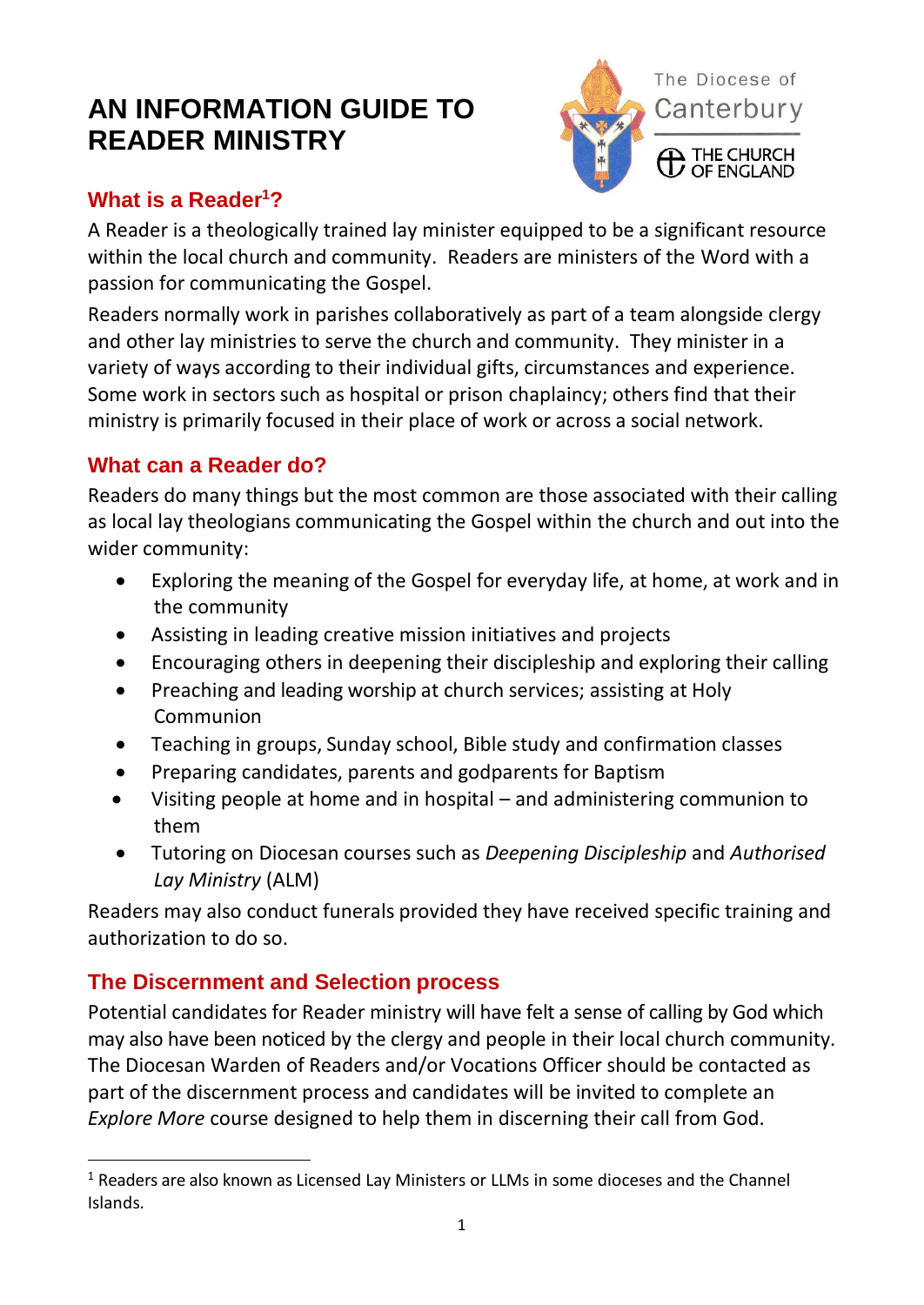At the end of *Explore More* a Vocations Adviser will help the candidate to consider whether or not to explore Reader ministry further.

Reader candidates will be invited to attend a Diocesan Selection Panel which normally takes place in June/July at Canterbury. The parish priest will be asked to provide a personal reference and the candidate will also need support from their Parochial Church Council (PCC).

The Selection Panel is responsible for deciding whether to recommend a candidate to the Bishop for training. The Panel are looking for:

- discipleship someone who is an active disciple seeking to grow more Christlike as they mature in the faith; this will include a commitment to individual bible study and prayer whilst being rooted in a local worshipping community
- calling someone who clearly feels called by God to serve in the church and wider community as a 'commissioned' lay minister; this calling will have been affirmed by the local church
- encourager someone who encourages others to grow in their discipleship and strives to make new disciples
- potential someone who has the potential for growth as their discipleship becomes shaped by their calling and formation as a lay minister
- capacity someone who has the capacity to undertake the academic study and formational training

It's important to note that the Selection Panel isn't looking for the 'finished article' at this stage.

## **Initial Training for Reader Ministry**

The two year training programme is delivered by the St Augustine's College of Theology leading to a Certificate in Theology accredited by the University of Durham as part of the National Common Awards scheme.

There are two elements to the course: core modules and Reader-specific modules. The core modules may be undertaken by attending evening classes or teaching days plus one Saturday School each year. Reader-specific training consist of an annual Residential weekend and Study days. Students are also required to participate in tutorial groups which provide additional support, encouragement and formational learning.

Here is a summary of the minimum commitment:

- 28 evening classes (or 14 teaching days) and 3 Study days per year (requiring at least 10 hours private study per week during term time).
- 1 Saturday School and 1 Residential Weekend per year.
- 4 tutorial group sessions and 1 individual meeting with tutor per year.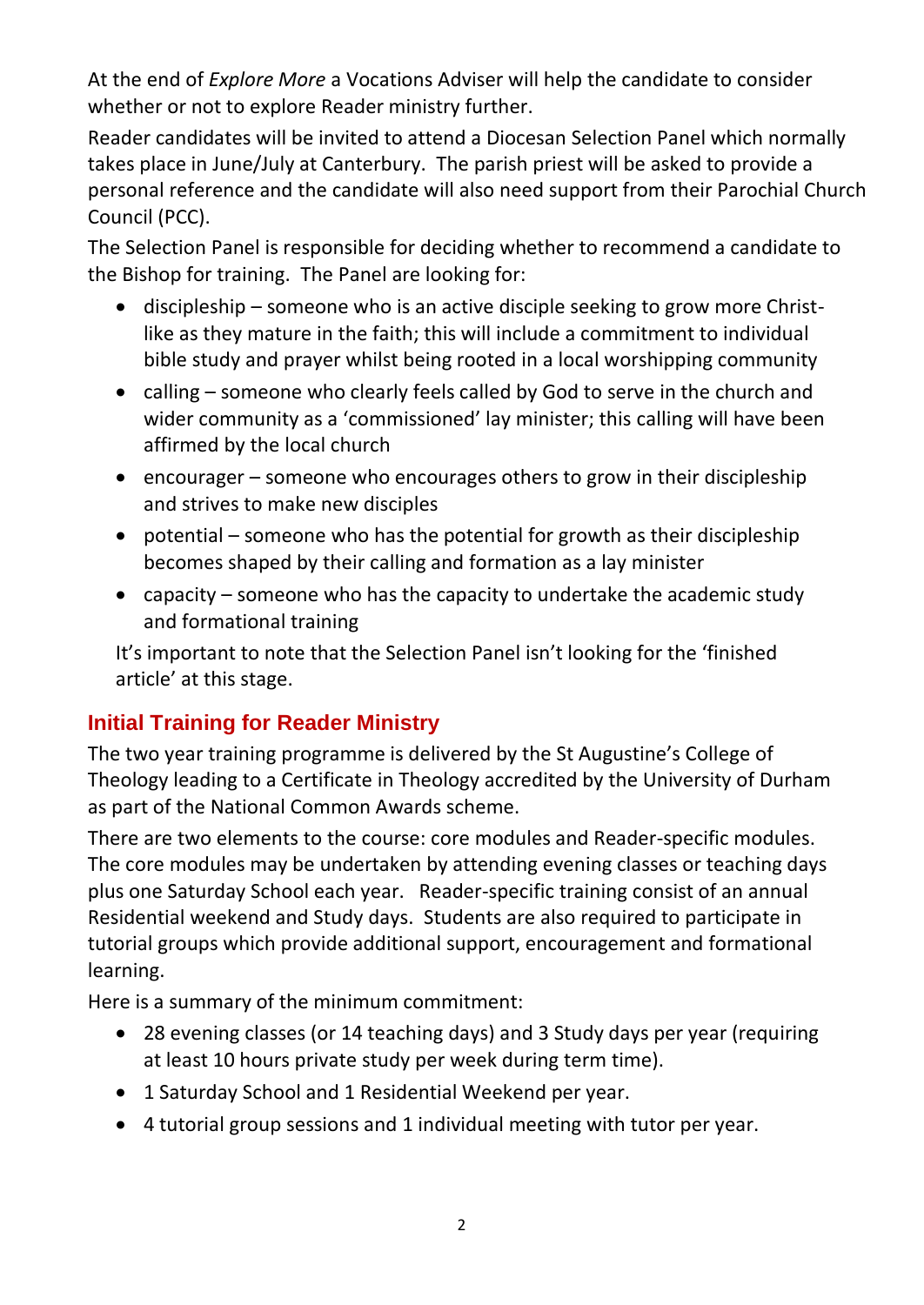## **Admission and Licensing**

After completing the two year licensed lay ministries course, students are normally admitted to the office of Reader by the Bishop and licensed for ministry; this normally takes place in the Cathedral at the Celebration of Reader Ministry service in September each year.

Readers are licensed to their deanery under the nomination of their incumbent; licences are open-ended and continue until circumstances change which necessitate a new licence, or they reach the age of 70.

At the age of 70 a Reader may receive the Bishop's permission to officiate (PTO) if this is mutually agreed with the incumbent and PCC. Unlike PTO clergy, Readers with PTO are expected to continue to minister as part of the local ministry team. The PTO process is normally prompted by the Warden of Readers.

## **Post-licensing Training and Support**

New Readers are then supported during a further year of context-based nonvalidated study enabling them to grow in and reflect on their ministry. This is normally completed under the supervision of the local incumbent.

A wide range of seminars, lectures and workshops are provided by the Diocese throughout the year and is available to clergy, lay ministers and those in training without charge.

Readers are encouraged to network locally and each Deanery has a Reader Representative who may assist in facilitating this.

#### **Ministry Agreement and Review**

All Readers in active ministry must have a written ministry agreement with their incumbent; this agreement is subject to annual review. The annual review meeting should take place before the spring and provides an opportunity for reflection as well as identifying areas for continued ministerial development (CMD). Useful statistical information (number of services taken, areas of ministry etc) is also gathered as part of the process.

## **Safeguarding**

All Readers in active ministry must have a current Disclosure and Barring service (DBS) enhanced check and have undertaken authorized diocesan training within three years.

#### **Transfers into and within the Diocese**

Admitted Readers arriving into the Diocese may seek to be licensed. It is normal procedure to allow a settling in period before proceeding. Where a Reader moves parish or deanery a similar process is begun. The Warden of Readers is available for further advice.